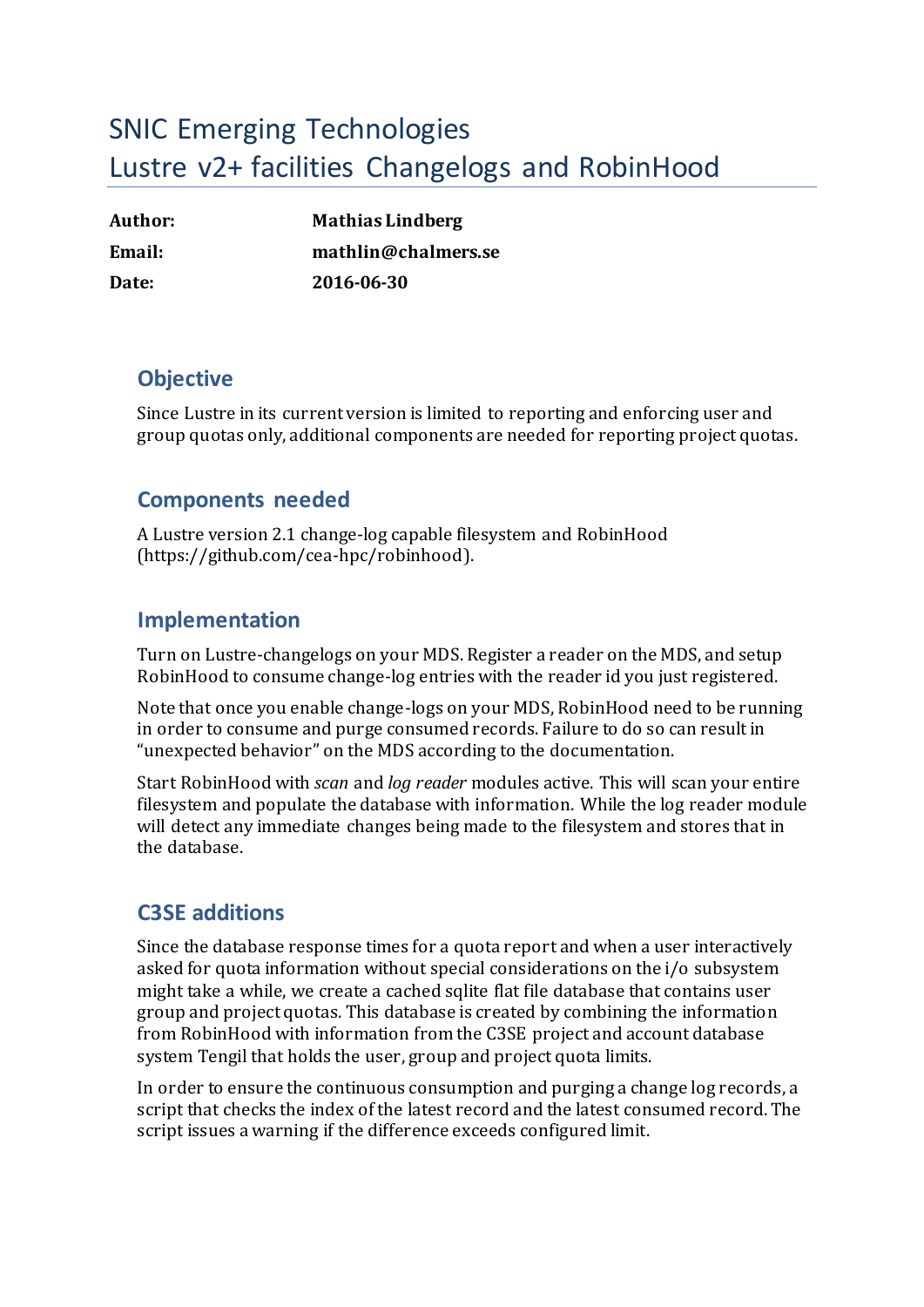

# **Details**

Pre-generated RPMs can be downloaded on Sourceforge, for the following configurations:

- x86\_64 architecture, RedHat 5/6 Linux families
- MySQL database 5.x
- Posix filesystems, Lustre 1.8, 2.1, 2.2, 2.3, 2.4, 2.5, 2.6

Install the robinhood version that corresponds to the Lustre version you are running on you servers (or compile from source), the RPM *robinhood-tmpfs* contains the robinhood daemon, reporting tools and configuration templates. The RPM *robinhood-adm* contains tools to configure the DB host and Lustre MDS.

Use the *robinhood-adm* tools to create a database on your DB host and xxx to activate changelogs on your Lustre MDS.

Create a configuration file from the templates, make sure you enter the reader you registered on your MDS in the configuration file.

Start robinhood with the options *--scan --reader*, *--scan* is only needed the first time you run robinhood or if you have lost filesystem updates for any reason.

Default start options for robinhood is available in the */etc/sysconfig/robinhood* file.